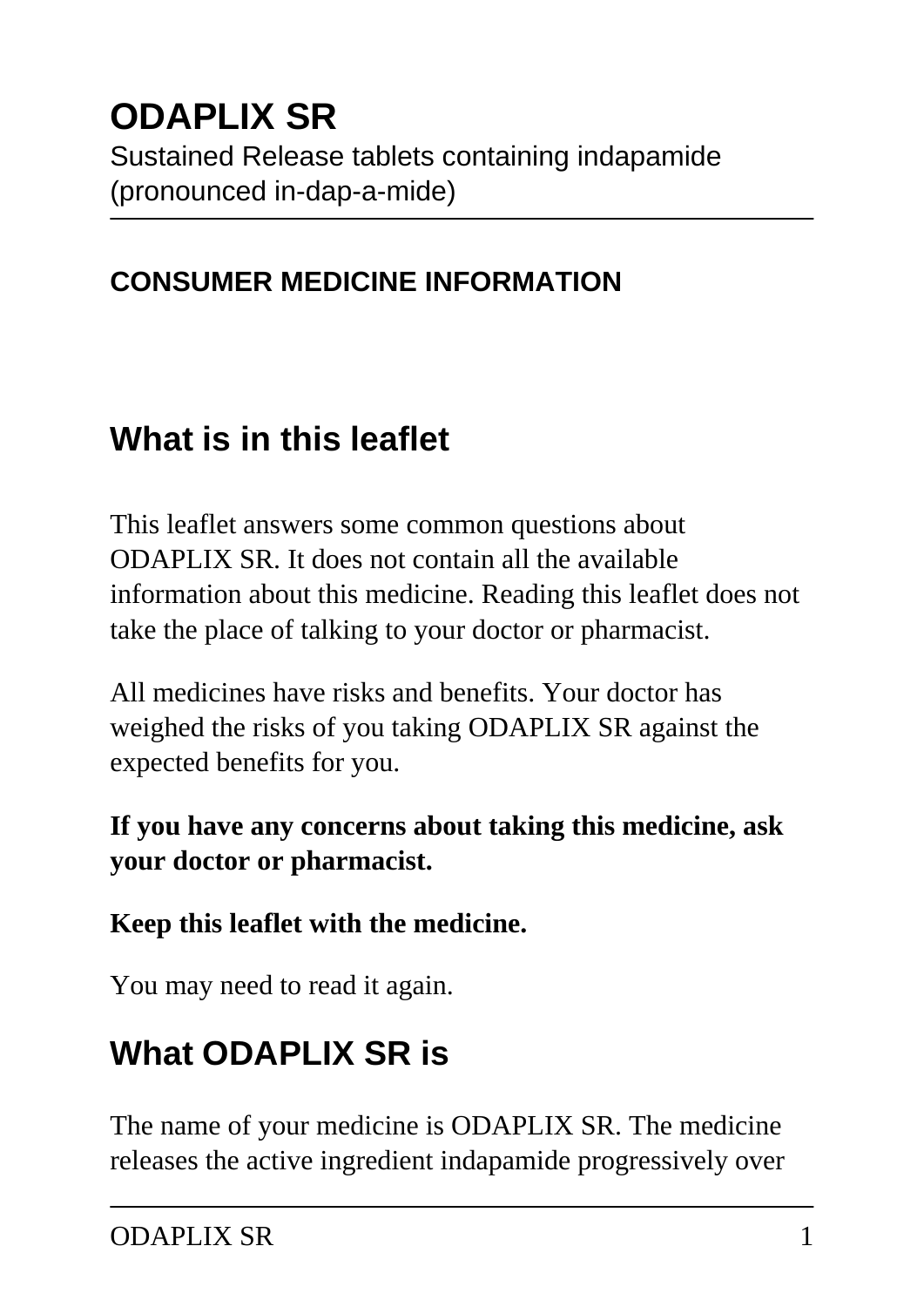24 hours. Indapamide belongs to a group of medicines called chlorosulfamoyl diuretics (a type of "fluid" or "water" tablet).

# **What ODAPLIX SR is used for**

#### **You have been prescribed ODAPLIX SR for high blood pressure.**

ODAPLIX SR is available only with a doctor's prescription.

There is no evidence that ODAPLIX SR is addictive.

## **Why ODAPLIX SR is used for high blood pressure**

Everyone has blood pressure. This pressure helps to circulate blood all around the body. Your blood pressure may be different at different times of the day, depending on how busy or stressed you are.

You have high blood pressure (also known as hypertension) which is when your blood pressure stays higher than is needed, even when you are calm and relaxed.

If high blood pressure is not treated it can lead to serious health problems. You may feel fine and have no symptoms, but eventually it can cause stroke, heart disease and kidney failure.

ODAPLIX SR helps to lower your blood pressure.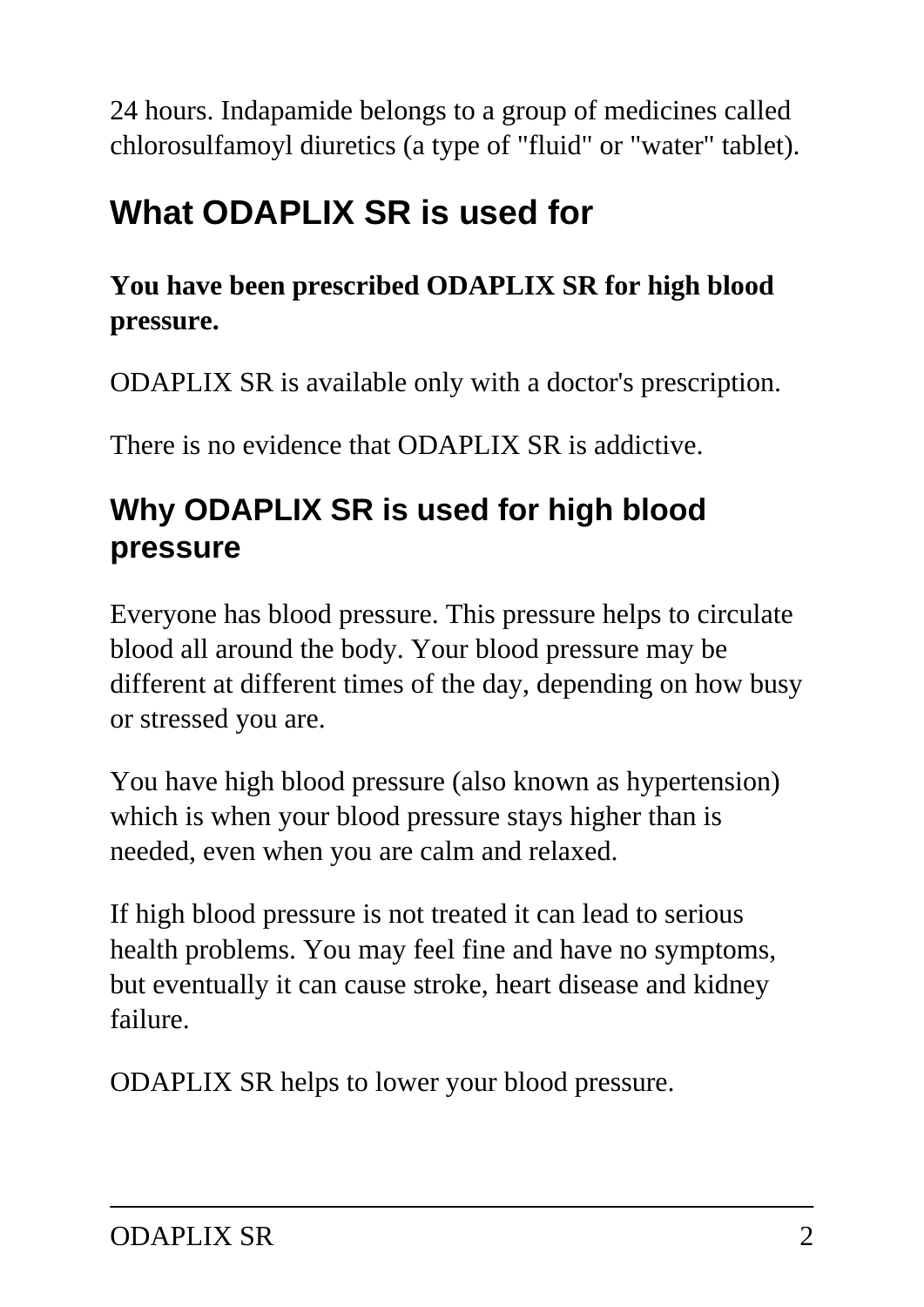#### **Ask your doctor if you have any questions about why ODAPLIX SR has been prescribed for you.**

# **Before you take ODAPLIX SR**

There are some people who should not take ODAPLIX SR. Please read the lists below. If you think any of these situations apply to you, or you have any questions, please consult your doctor or pharmacist.

### **When you must not take ODAPLIX SR**

#### **Do not take ODAPLIX SR if:**

- **You are allergic to indapamide, or any of the other ingredients of ODAPLIX SR listed at the end of this leaflet.**
- **You are allergic to sulfonamide (sulfa) antibiotics, or to thiazide diuretics (a type of "fluid" or "water" tablet).**
- **You are pregnant or trying to become pregnant.**
- **You are breastfeeding or plan to breast-feed.**
- **You have severe kidney disease.**
- **You have severe liver disease or suffer from a condition called hepatic encephalopathy (liver problems which affect the brain and central nervous system).**
- **You have low potassium levels in your blood.**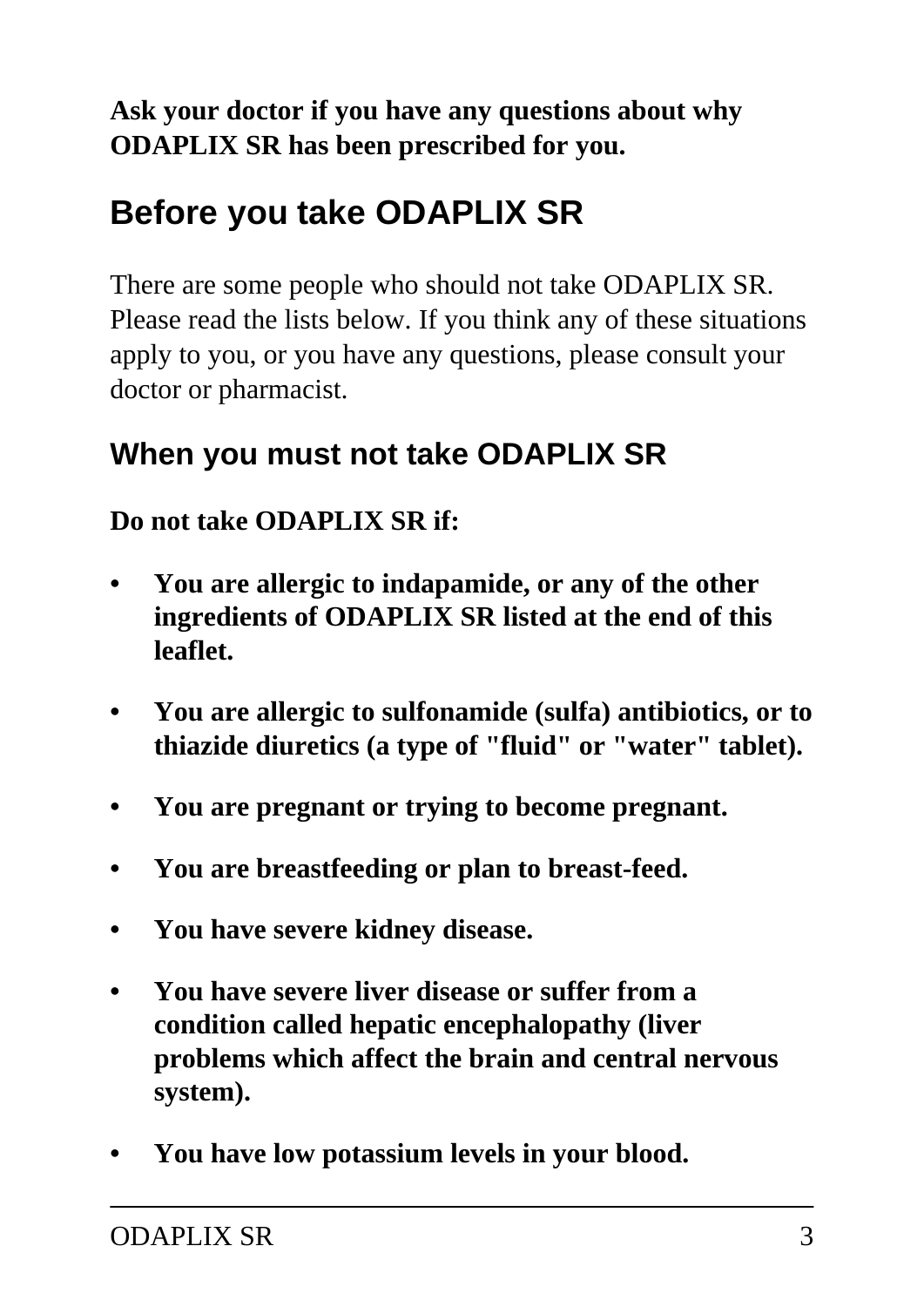- **The packaging is torn or shows signs of tampering, or the tablets do not look quite right.**
- **The expiry date (EXP) on the pack has passed.**

### **Before you start to take it**

Tell your doctor straight away if:

- You have an intolerance to lactose.
- You have or have had any other health problems, including:
- High or low levels of potassium, sodium, or other problems with salt balance.
- Gout.
- **Diabetes**
- Increased sensitivity to sunlight (photosensitivity reactions).
- Systemic lupus erythematosus (a disease affecting the skin, joints and kidneys).
- Heart rhythm problems.
- Problems with your kidneys.
- If you experience a decrease in vision or eye pain. These could be symptoms of fluid accumulation in the vascular layer of the eye or an increase of pressure in your eye and can happen within hours to a week of taking ODAPLIX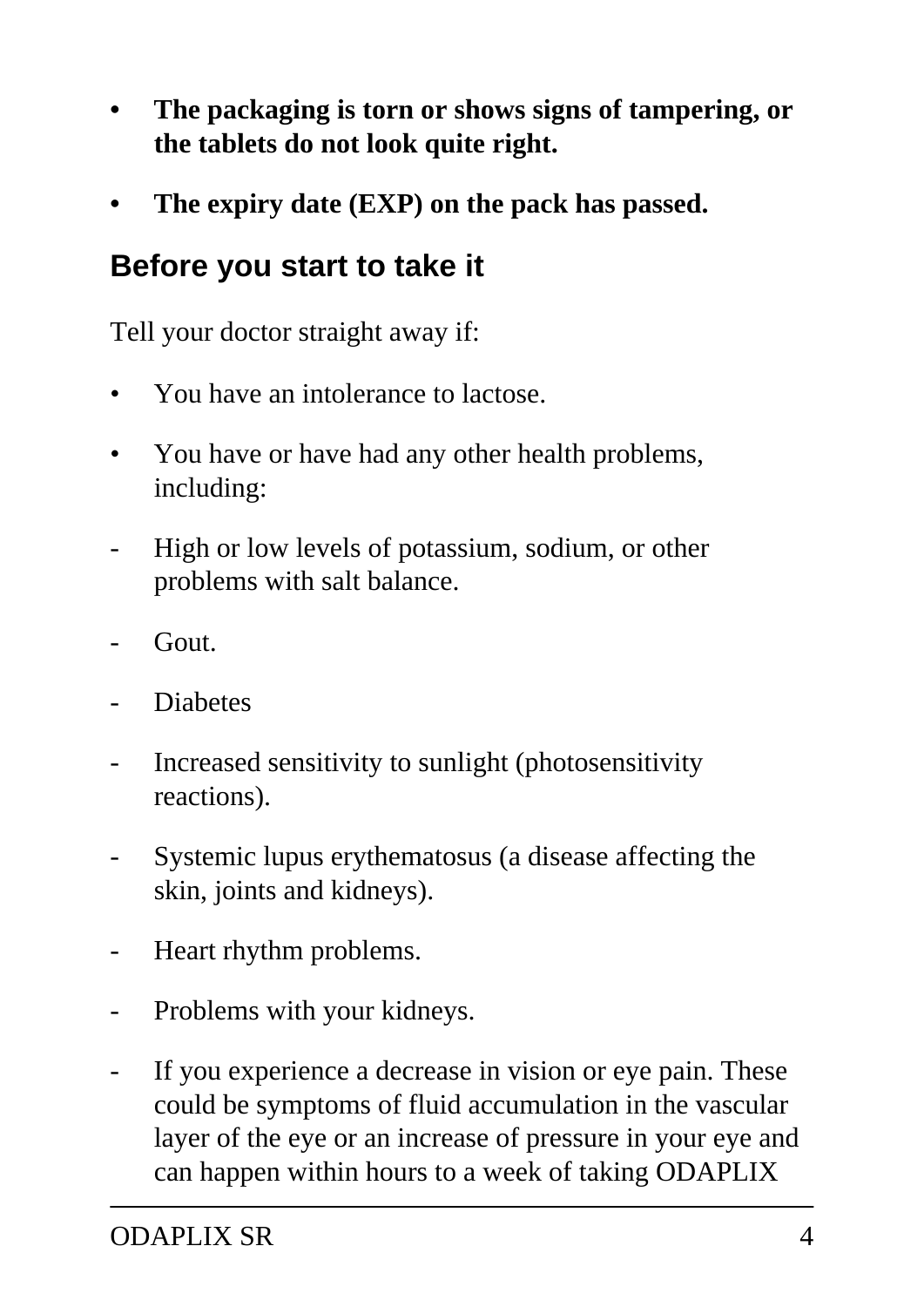SR. This can lead to permanent vision loss, if not treated. If you earlier have had a penicillin or sulfonamide allergy, you can be at higher risk of developing this.

- You have muscle disorders including muscle pain, tenderness, weakness or cramps.
- A test to check how well your parathyroid gland is working.
- Athletes should be aware that this medicine contains an active ingredient, which may give a positive reaction in doping tests.

## **Taking other medicines**

#### **Tell your doctor if you are taking any other medicines, including medicines that you buy without a prescription from a pharmacy, supermarket or health food shop.**

Taking ODAPLIX SR may change the effect of some medicines, and some medicines may affect how well ODAPLIX SR works. You may need different amounts of your medication or to take different medicines.

You should not take ODAPLIX SR with lithium medications (used to treat mood swings and some types of depression) due to the risk of increased levels of lithium in the blood.

The medicines that may interact with ODAPLIX SR include the following:

Some steroid medicines.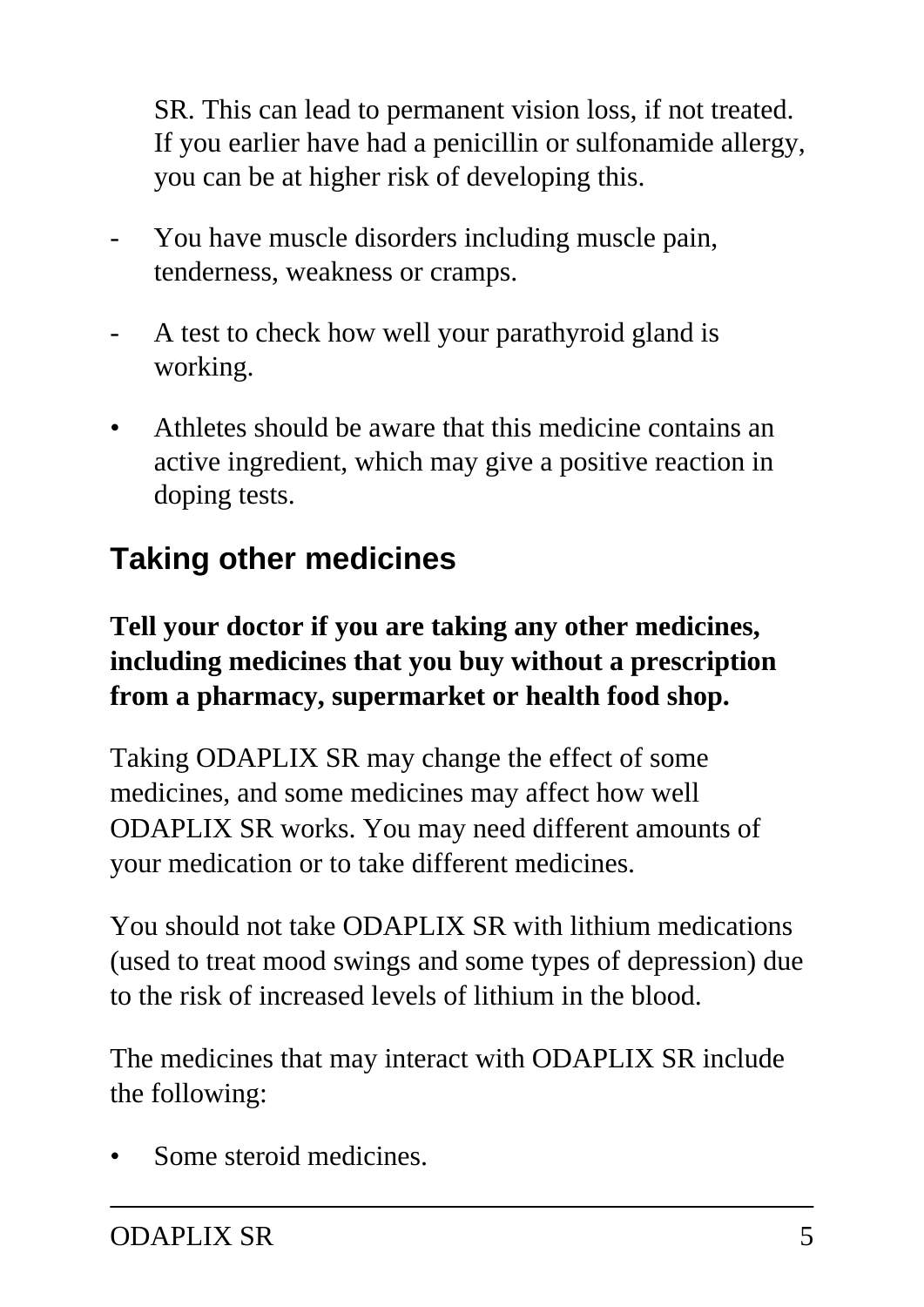- Diuretics (sometimes called "fluid" or "water" tablets, e.g. amiloride, spironolactone, triamterene).
- Medicines used for heart rhythm problems (e.g. disopyramide, amiodarone, sotalol, flecainide).
- Some medications used to treat high blood pressure (e.g. angiotensin converting enzyme (ACE) inhibitors), a fast or irregular heartbeat and other heart conditions.
- Medicines to treat mental illnesses such as some medicines for epilepsy, anxiety, schizophrenia and some other antidepressants (e.g. tricyclic antidepressants, antipsychotic drugs, neuroleptics such as: droperidol, haloperidol, chlorpromazine, trifluoperazine, amisulpride, sulpiride, psychoanaleptics).
- Antiparasitic medicines used to treat certain types of malaria (e.g. chloroquine).
- Pentamidine (a medicine used to treat certain types of pneumonia).
- Antihistamines used to treat allergic reactions, such as hay fever.
- Medicines used to treat nausea and vomiting (e.g. ondansetron, domperidone)
- Medicines used to treat cancer (e.g vandetanib, oxaliplatin).
- Anagrelide (used to reduce elevated blood platelet counts).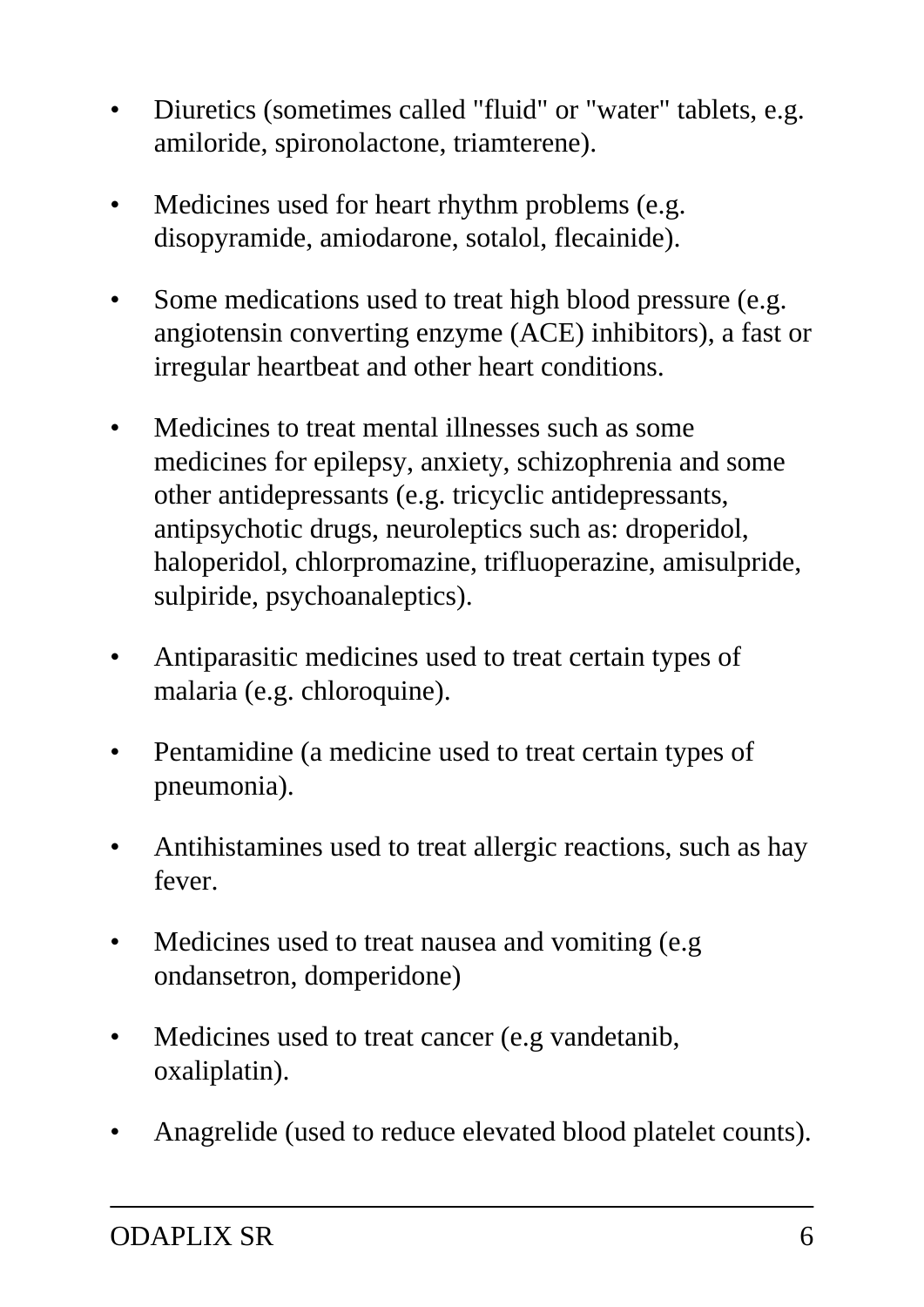- Non-steroidal anti-inflammatory drugs for pain relief (e.g. ibuprofen) or high doses of aspirin.
- Calcium supplements.
- Stimulant laxatives.
- Baclofen (a medicine used to treat muscle stiffness occurring in diseases such as multiple sclerosis).
- Metformin (a medicine used to treat diabetes).
- Cyclosporin, tacrolimus (medicines used to treat certain problems with the immune system).
- Medicines used to treat fungal infections (e.g. Amphotericin B (amphotericin) by IV, fluconazole).
- Medicines used during scans to see the images of your body.
- Medicines used to treat gastro-intestinal problems (e.g. cisapride, papaverine).
- Medicines used to treat bacterial infections (e.g. Moxifloxacin, ciprofloxacin, clarithromycin, erythromycin by IV ).
- Allopurinol (a medicine used to treat gout).
- Tetracosactide (tetracosactrin) (to treat Crohn's disease).
- Methadone (used to treat addiction).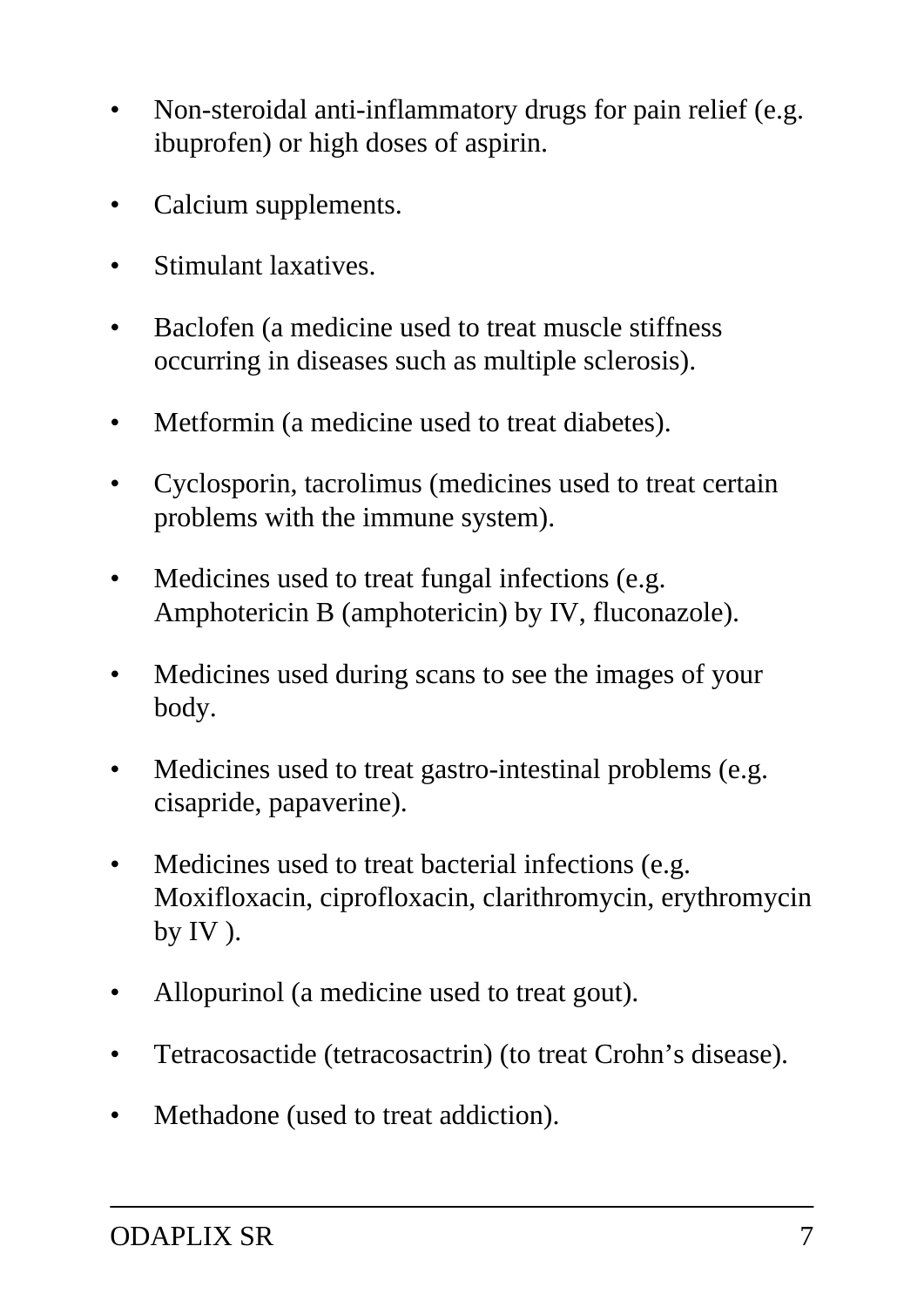• Cilostazol (used to treat cramp-like pain in the legs when you walk).

Your doctor or pharmacist has more information on medicines to be careful with or avoid while taking ODAPLIX SR.

## **For older people or children**

- Elderly people can generally use ODAPLIX SR safely. However, some older people have reduced kidney function - in which case additional care may be required.
- **ODAPLIX SR is not recommended for use in children.**

# **How to take ODAPLIX SR**

**Follow all directions given to you by your doctor and pharmacist carefully. If you do not understand the instructions on the label, ask your doctor or pharmacist for help.**

Your doctor will select a dose when they prescribe ODAPLIX SR for you. The usual dose is one tablet once daily.

**Swallow your tablet with water, preferably in the morning. Do not crush or break them.**

## **How long to take ODAPLIX SR for**

ODAPLIX SR can help to control your blood pressure but cannot cure it. ODAPLIX SR treatment is usually for life - so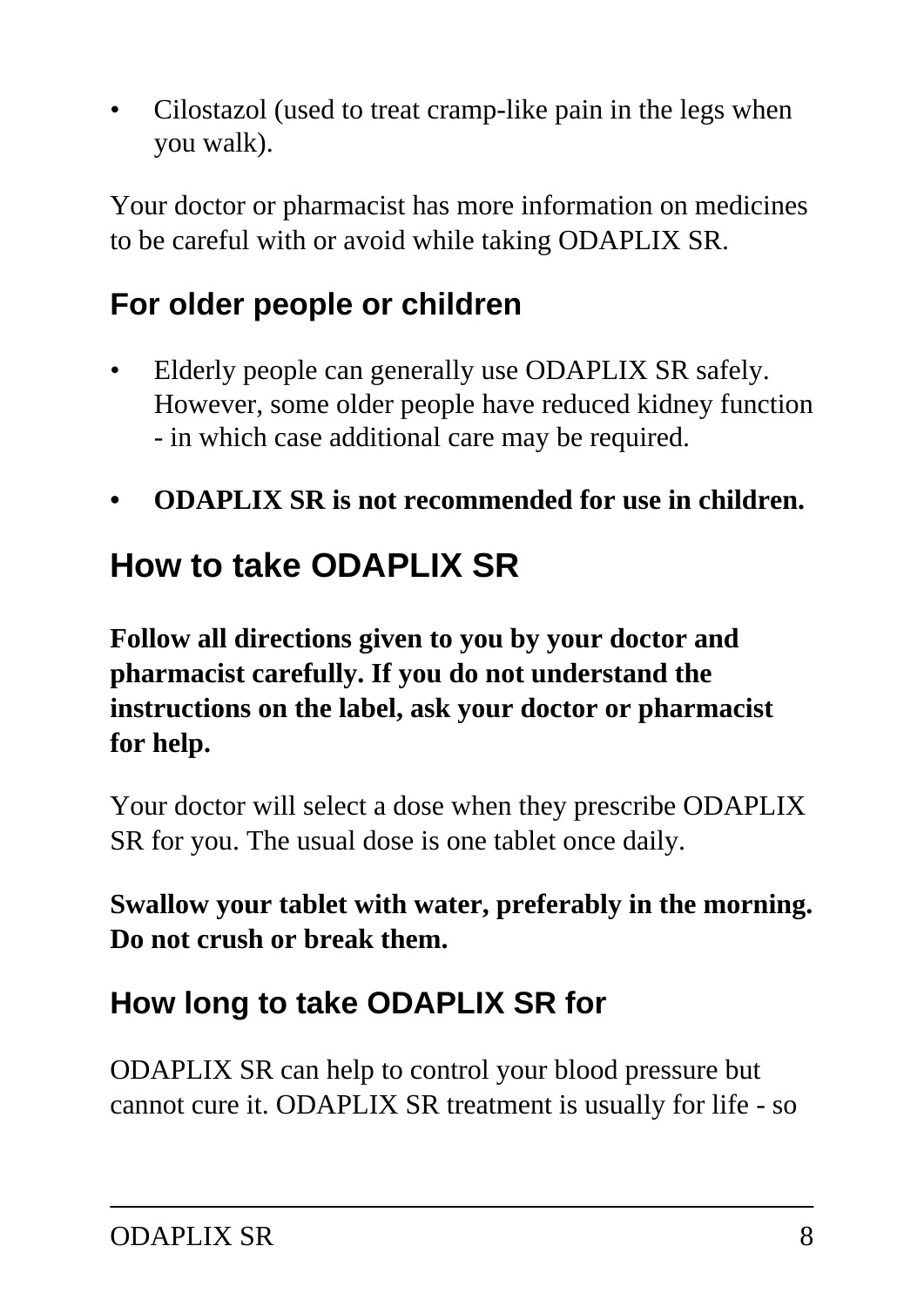you should keep taking the tablets regularly unless advised otherwise by your doctor.

## **If you forget to take ODAPLIX SR**

If your next usual dose is less than 6 hours away, just leave out the dose that you missed. Take the next dose at the usual time and continue as normal.

If your next dose is more than 6 hours away, take the dose you have missed as soon as you realise. Then take the next dose at the usual time and continue as normal.

**Do not try to make up for missed doses by taking more than one dose at a time.**

## **If you take too much ODAPLIX SR**

Taking too much ODAPLIX SR (an overdose) may cause low blood pressure (also known as hypotension). Other effects like sickness, cramps, sleepiness, confusion, kidney problems, salt and water disturbances are possible. You may require urgent medical attention.

### **If you think that you or anyone else may have taken too much ODAPLIX SR then act immediately**

• Telephone your doctor or the Poisons Information Centre (13 11 26 in Australia), or go to the Accident and Emergency department at your nearest hospital. Do this even if there are no signs of discomfort or poisoning.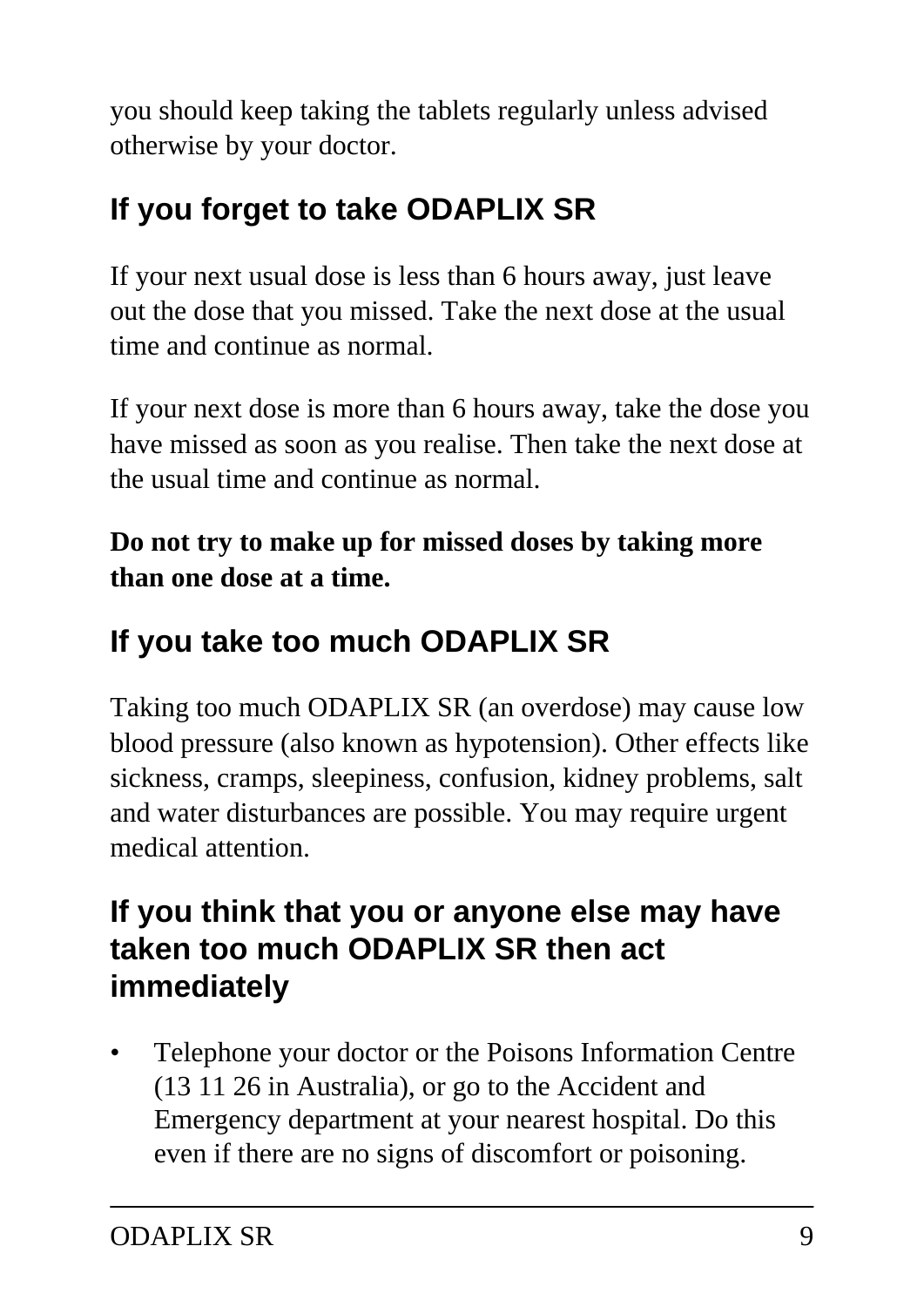# **While you are taking ODAPLIX SR**

### **Things you must do**

Take ODAPLIX SR exactly as your doctor has prescribed. Otherwise you may not get the benefits from treatment.

Tell all doctors, dentists and pharmacists who are involved with your treatment that you are taking ODAPLIX SR.

Make sure you drink enough water during exercise and hot weather especially if you sweat a lot. This will help you avoid any dizziness or light-headedness caused by a sudden drop in blood pressure.

Tell your doctor straight away if you have excessive vomiting or diarrhoea while taking ODAPLIX SR as these may affect how ODAPLIX SR is processed by your body. If you experience any of the following symptoms, you may be dehydrated because you are losing too much water:

- Dry mouth or thirst
- **Fainting**
- Weakness.
- Tiredness or drowsiness
- Muscle pain or cramps
- Fast heartbeat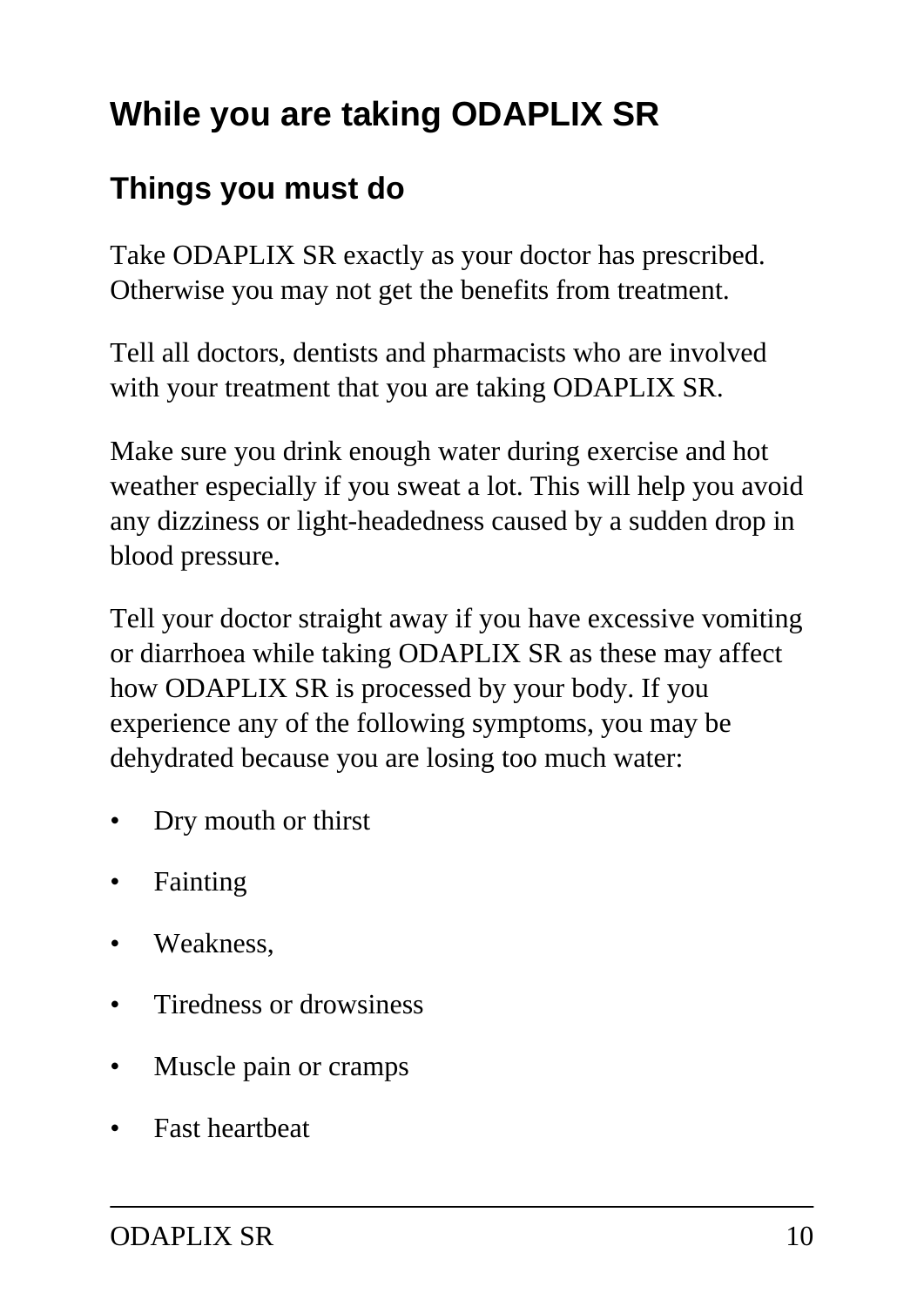Passing less urine than normal.

### **Things you must not do**

Do not give this medicine to anyone else, even if they have the same condition as you.

Do not use ODAPLIX SR to treat any other complaints unless your doctor tells you to.

Do not stop taking ODAPLIX SR or change the dose, without checking with your doctor.

## **Things to be careful of**

#### **Be careful when driving or operating machinery until you know how ODAPLIX SR affects you.**

You may feel light-headed or dizzy when you begin to take ODAPLIX SR. This is because your blood pressure is falling. Symptoms are likely to be made worse if you drink alcohol or take strong pain killers.

If you have these symptoms when standing up or getting out of bed then getting up more slowly can help. This allows your body to get used to the change in position and blood pressure.

ODAPLIX SR may cause your skin to become more sensitive to the sun. If this happens you should stop taking ODAPLIX SR and contact your doctor.

If you have these symptoms and they don't get better in a short time then talk to your doctor.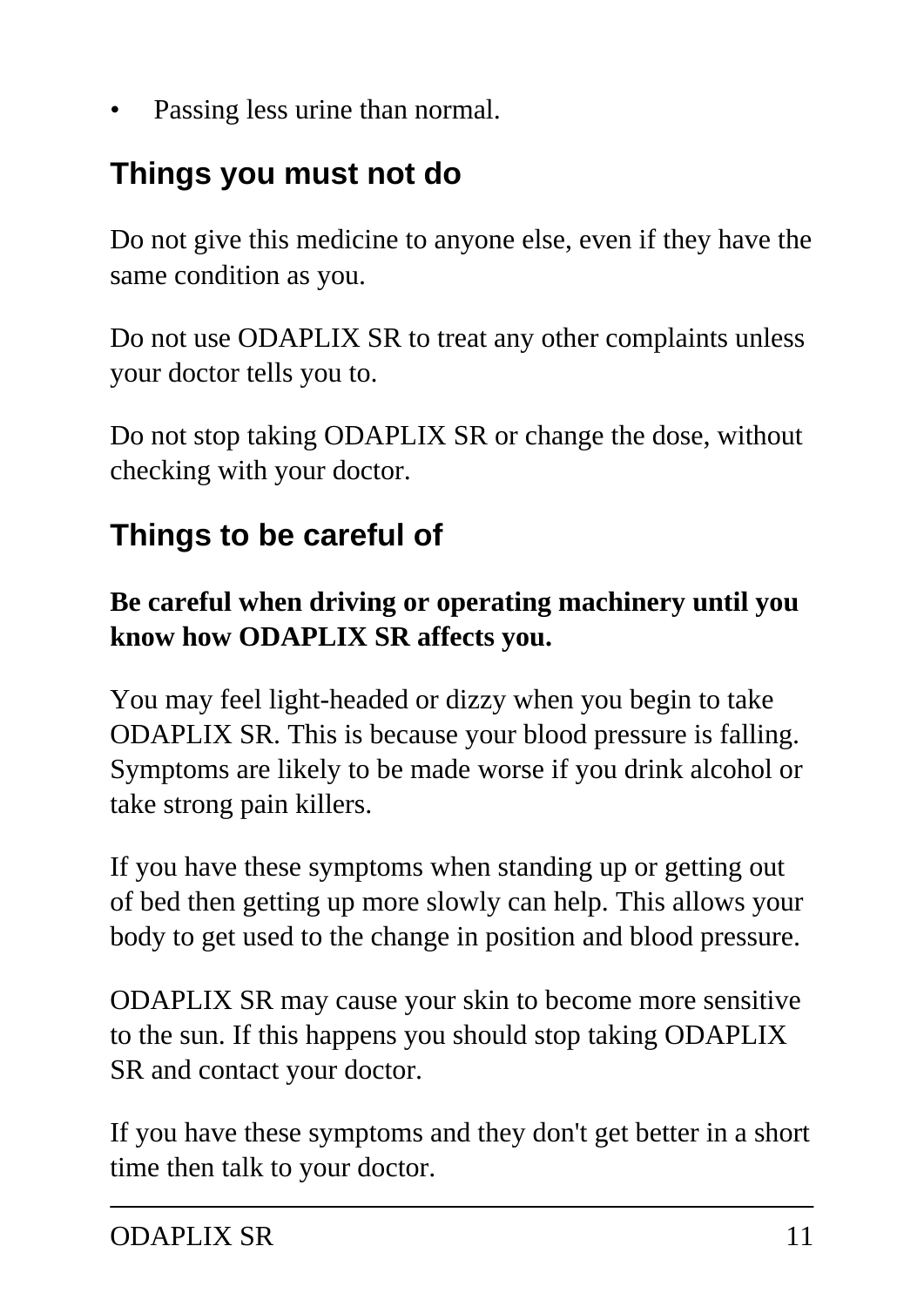# **Unwanted effects potentially due to treatment**

#### **If you do not feel well while you are taking ODAPLIX SR then tell your doctor or pharmacist as soon as possible.**

All medicines can have side effects. Most of the time they are not serious but sometimes they can be.

ODAPLIX SR helps most people with high blood pressure, but it may sometimes have unwanted side effects. These can include:

- Headache.
- Feeling tired or as if you have less energy, difficulty sleeping.
- Feeling faint, light-headed, or dizzy.
- Feeling nervous or anxious.
- Feeling sick or having an upset stomach, having an uncomfortable feeling after eating, vomiting or constipation.
- Muscle weakness, pain, tenderness, cramp, tingling or numbness of the hands or feet (and particularly if at the same time you feel unwell or have a high temperature it may be caused by an abnormal muscle breakdown (not known)).
- Skin rashes or other allergic reactions.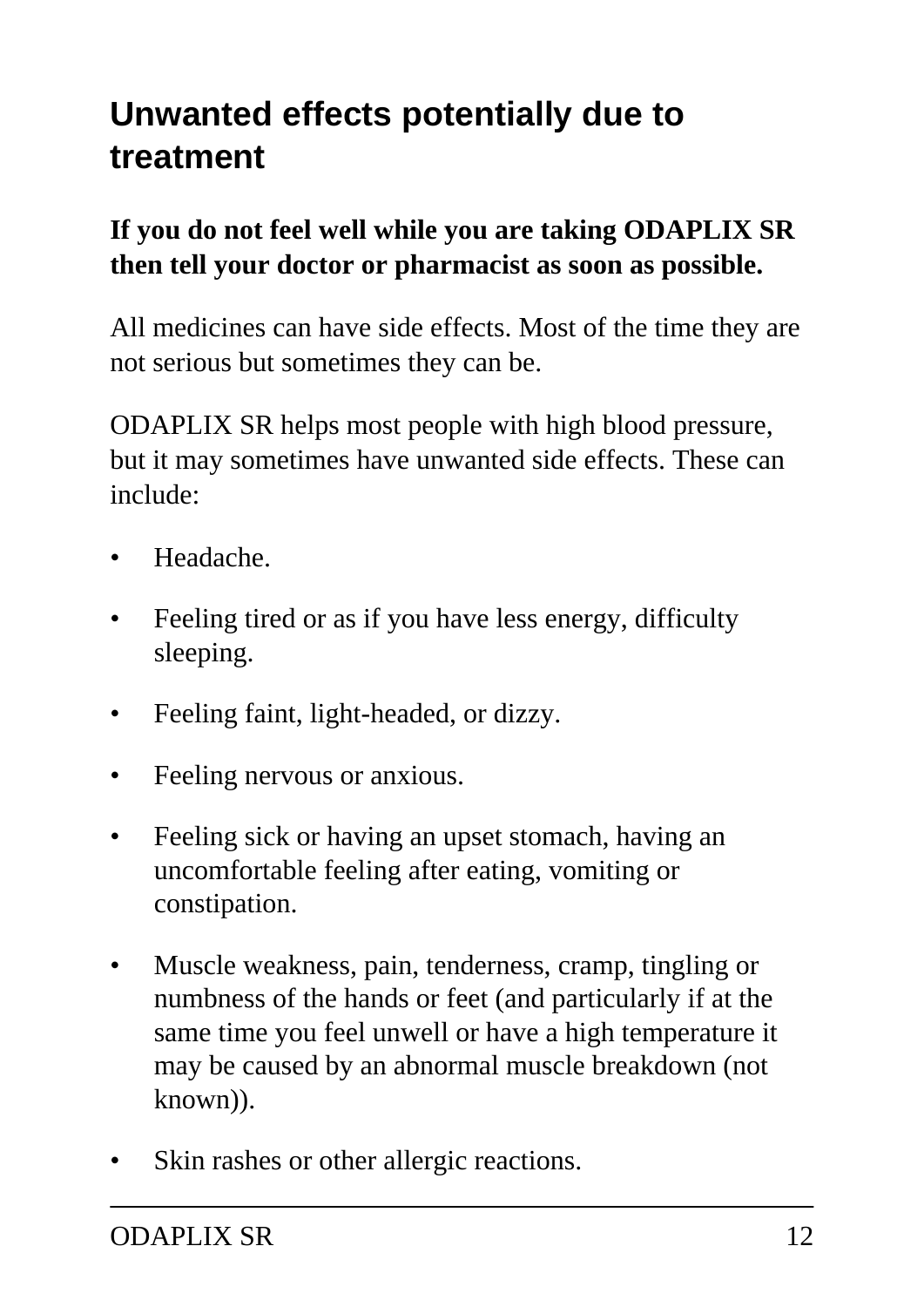- Gout.
- Increased sensitivity to sunlight.
- An increased risk of becoming dehydrated (in elderly patients and in patients with heart failure)
- Kidney disease.
- Inflammation of the pancreas.
- Hepatic encephalopathy (liver problems which affect the brain and central nervous system).
- Abnormal liver function.
- If you suffer from systemic lupus erythematosus (a type of collagen disease), this might get worse.
- Changes in blood cells, such as thrombocytopenia (a decrease in the number of platelets which causes easy bruising and nasal bleeding), leucopoenia (a decrease of white blood cells which may cause unexplained fever, soreness of the throat or other flu-like symptoms) and anaemia (a decrease in red blood cells).
- Low blood pressure, unusual heartbeat.
- High level of calcium in blood
- Blurred or changed vision, short sightedness (myopia).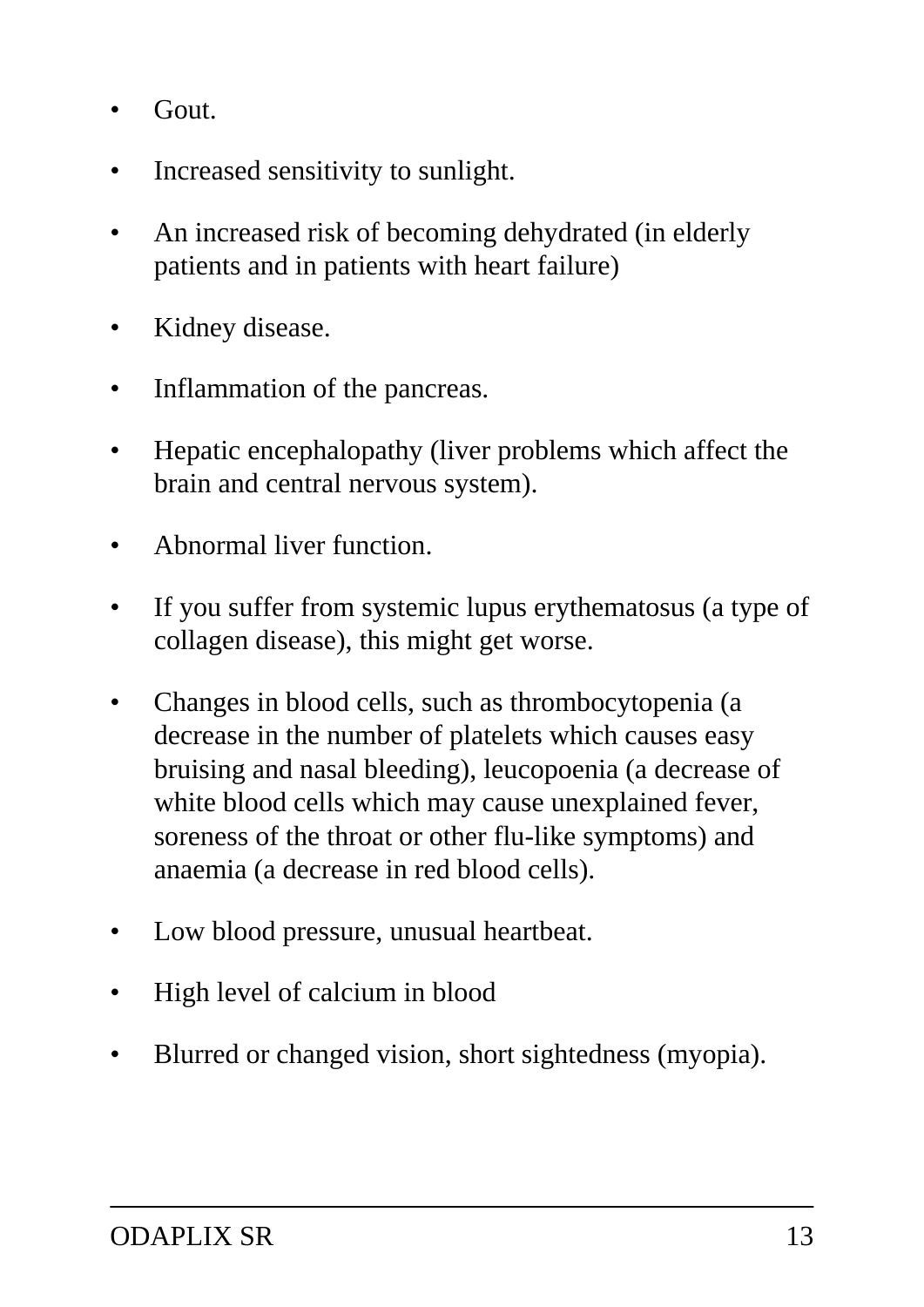- Decrease in vision or pain in your eyes due to high pressure (possible signs of fluid accumulation in the vascular layer of the eye or acute angle-closure glaucoma).
- Dry mouth.
- Cystitis.
- Erectile dysfunction.

Most of these side effects are mild when they occur. Do not be alarmed by this list of possible side effects. You may not experience any of them. However, if you do - or if you notice anything else that is making you feel unwell - you should consult your doctor or pharmacist.

Changes may occur in your laboratory parameters (blood tests) and your doctor may need to give you blood tests to check your condition. The following changes in laboratory tests may occur: low potassium, magnesium, chloride or sodium in the blood. Low sodium may lead to dehydration and low blood pressure. Increase in uric acid (a substance which may cause or worsen gout), increase in blood glucose levels in diabetic patients, increased levels of liver enzymes.

#### **If any of the signs below occur then tell your doctor immediately or go to the Accident and Emergency department at your nearest hospital:**

Swelling of your lips, face, mouth, tongue or throat.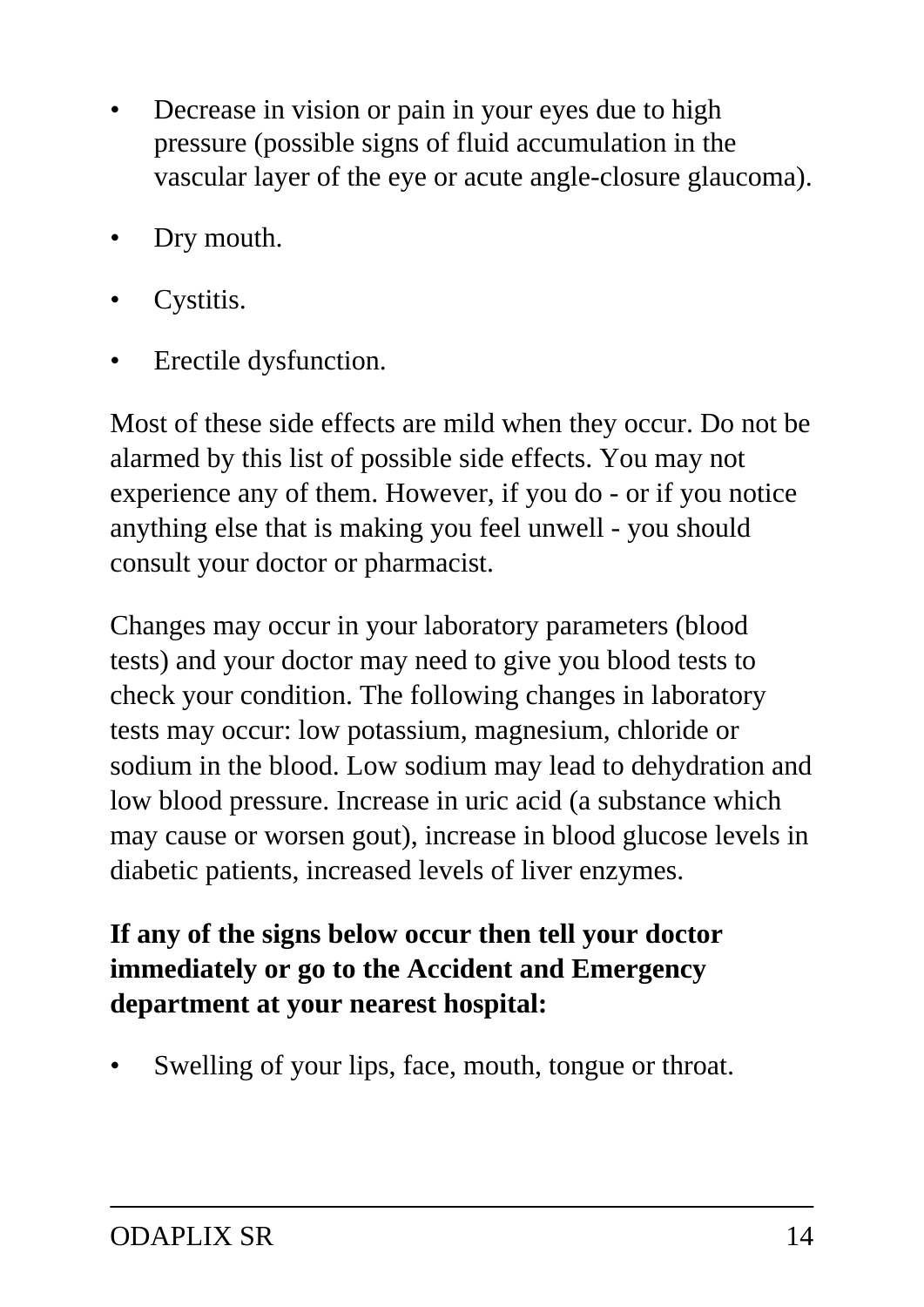- Purple spots with occasional blisters on the front of your arms and legs and/or around your neck and ears (a rare condition known as Stevens-Johnson Syndrome).
- Toxic epidermal necrolysis.
- A fast and irregular heartbeat.
- Severe blisters, skin rash, itching or other allergic reactions.
- These side effects are extremely rare but can become serious.

# **After taking ODAPLIX SR**

### **Storage**

**Keep your tablets in the pack until it is time to take them. Keep them in a cool, dry place where it stays below 25°C. Keep them where children cannot reach them.**

### **Disposal**

**If your doctor tells you to stop taking ODAPLIX SR, or the tablets have passed their expiry date, return any leftover tablets to your pharmacist for disposal.**

### **Product description**

ODAPLIX SR is registered on the Australian Register of Therapeutic Goods and has the Australian Register Number: AUST R 139608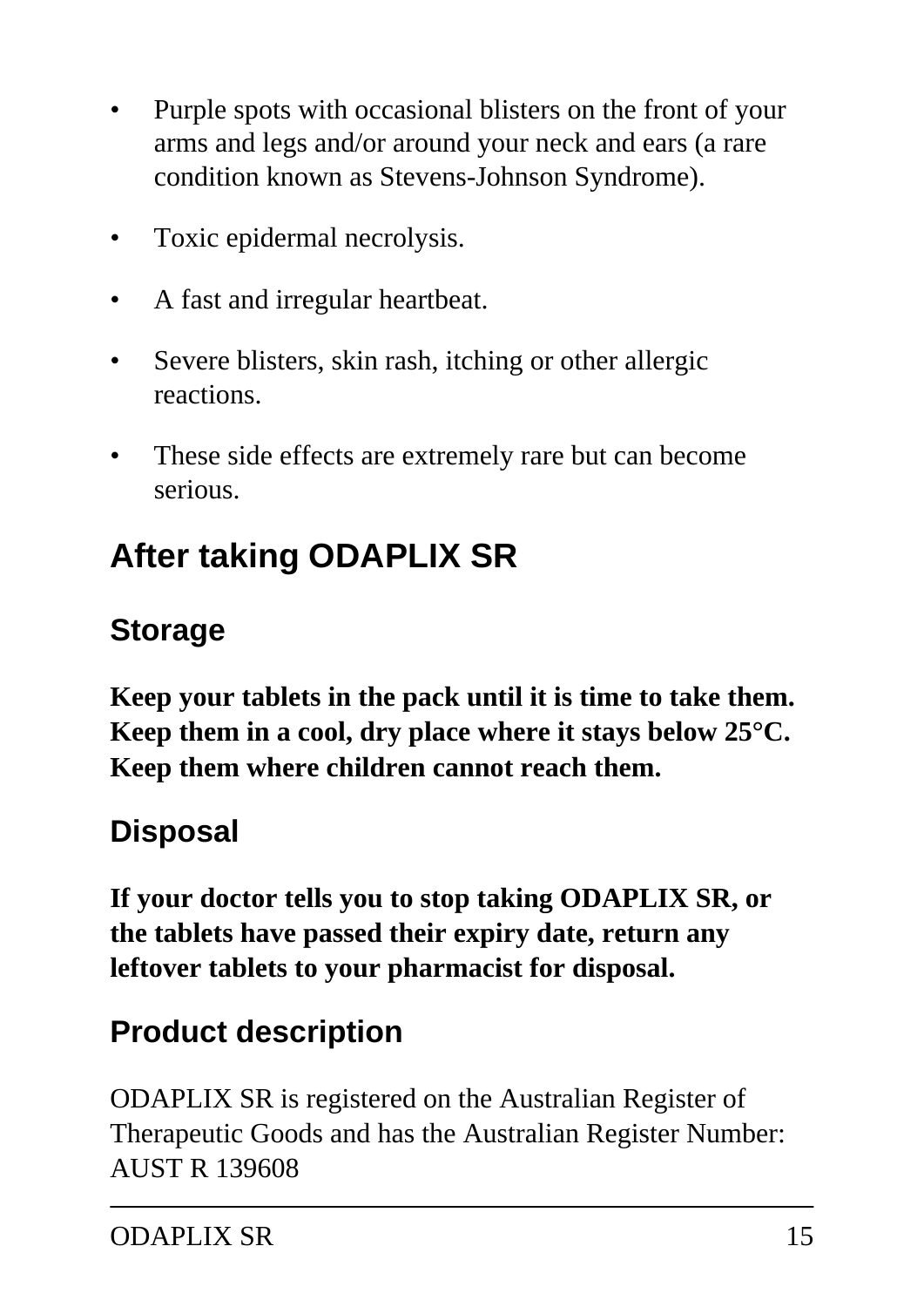## **What ODAPLIX SR looks like**

ODAPLIX SR tablets are white and round.

ODAPLIX SR tablets come in a blister strip. Each box contains 90 tablets.

## **Ingredients**

Each tablet of ODAPLIX SR contains 1.5 mg of indapamide hemihydrate as the active ingredient and a number of inactive ingredients.

The inactive ingredients in ODAPLIX SR tablets include colloidal anhydrous silica, glycerol, hypromellose, lactose monohydrate, macrogol 6000, magnesium stearate, povidone, and titanium dioxide.

The tablets are gluten free.

### **Manufacturer/Sponsor**

ODAPLIX SR is distributed in Australia by:

Alphapharm Pty Ltd

Level 1, 30 The Bond

30-34 Hickson Road

Millers Point NSW 2000

[www.mylan.com.au](http://www.mylan.com.au)